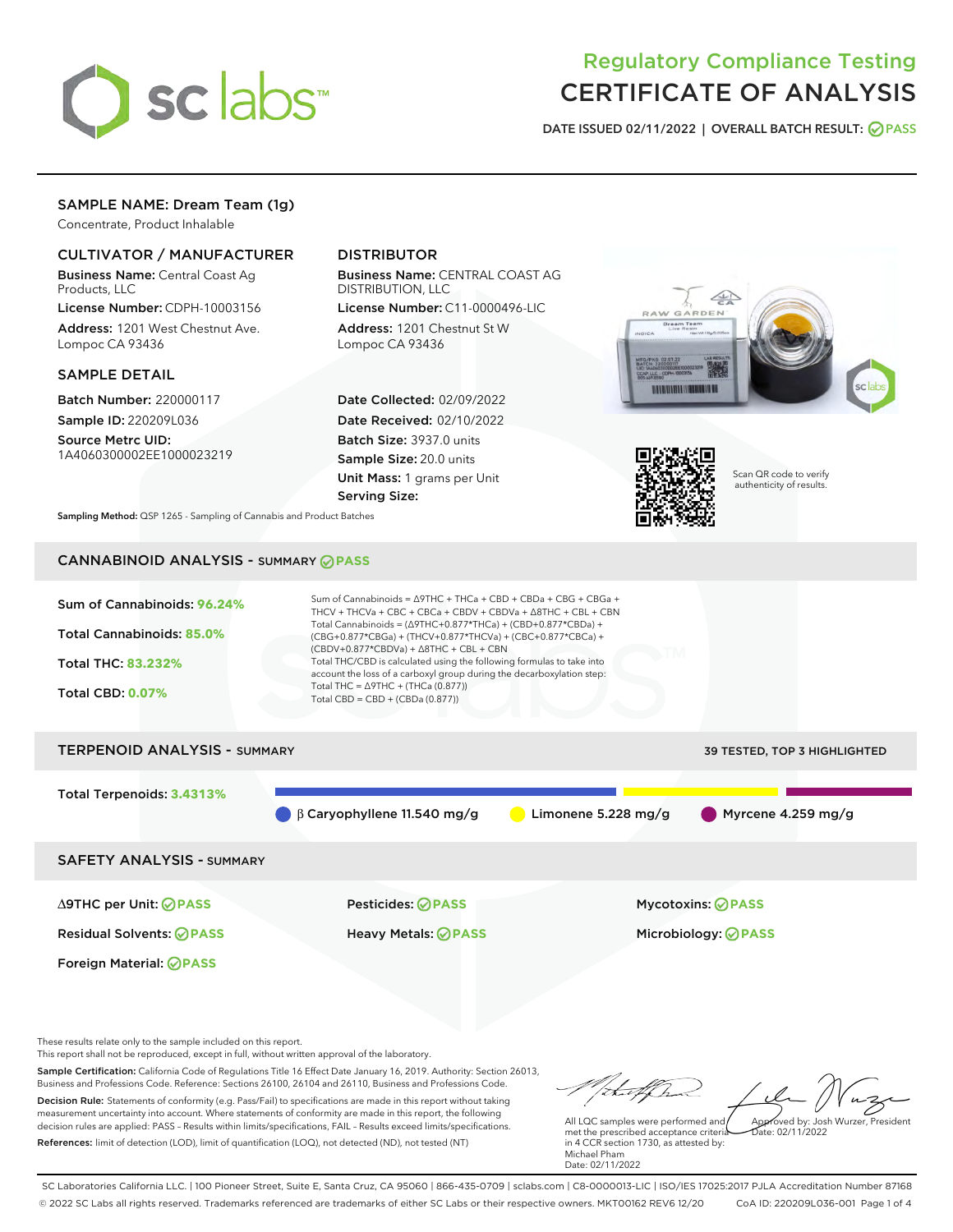



DREAM TEAM (1G) | DATE ISSUED 02/11/2022 | OVERALL BATCH RESULT: ◯ PASS

#### CANNABINOID TEST RESULTS - 02/11/2022 2 PASS

Tested by high-performance liquid chromatography with diode-array detection (HPLC-DAD). **Method:** QSP 1157 - Analysis of Cannabinoids by HPLC-DAD

#### TOTAL CANNABINOIDS: **85.0%**

Total Cannabinoids (Total THC) + (Total CBD) + (Total CBG) + (Total THCV) + (Total CBC) + (Total CBDV) + ∆8THC + CBL + CBN

TOTAL THC: **83.232%** Total THC (∆9THC+0.877\*THCa)

TOTAL CBD: **0.07%**

Total CBD (CBD+0.877\*CBDa)

TOTAL CBG: 1.1% Total CBG (CBG+0.877\*CBGa)

TOTAL THCV: 0.296% Total THCV (THCV+0.877\*THCVa)

TOTAL CBC: 0.253% Total CBC (CBC+0.877\*CBCa)

TOTAL CBDV: ND Total CBDV (CBDV+0.877\*CBDVa)

| <b>COMPOUND</b>  | LOD/LOQ<br>(mg/g)          | <b>MEASUREMENT</b><br><b>UNCERTAINTY</b><br>(mg/g) | <b>RESULT</b><br>(mg/g) | <b>RESULT</b><br>(%) |
|------------------|----------------------------|----------------------------------------------------|-------------------------|----------------------|
| <b>THCa</b>      | 0.05 / 0.14                | ±23.124                                            | 899.76                  | 89.976               |
| <b>A9THC</b>     | 0.06 / 0.26                | ±1.487                                             | 43.23                   | 4.323                |
| <b>CBGa</b>      | 0.1 / 0.2                  | ±0.56                                              | 10.8                    | 1.08                 |
| <b>THCVa</b>     | 0.07/0.20                  | ±0.161                                             | 3.38                    | 0.338                |
| <b>CBCa</b>      | 0.07 / 0.28                | ±0.141                                             | 2.88                    | 0.288                |
| <b>CBG</b>       | 0.06/0.19                  | ±0.060                                             | 1.53                    | 0.153                |
| <b>CBDa</b>      | 0.02/0.19                  | ±0.023                                             | 0.80                    | 0.080                |
| <b>CBC</b>       | 0.2 / 0.5                  | N/A                                                | $<$ LOQ                 | $<$ LOQ              |
| $\triangle$ 8THC | 0.1/0.4                    | N/A                                                | <b>ND</b>               | <b>ND</b>            |
| <b>THCV</b>      | 0.1 / 0.2                  | N/A                                                | <b>ND</b>               | <b>ND</b>            |
| <b>CBD</b>       | 0.07/0.29                  | N/A                                                | <b>ND</b>               | <b>ND</b>            |
| <b>CBDV</b>      | 0.04 / 0.15                | N/A                                                | <b>ND</b>               | <b>ND</b>            |
| <b>CBDVa</b>     | 0.03 / 0.53                | N/A                                                | <b>ND</b>               | <b>ND</b>            |
| <b>CBL</b>       | 0.06 / 0.24                | N/A                                                | <b>ND</b>               | <b>ND</b>            |
| <b>CBN</b>       | 0.1/0.3                    | N/A                                                | <b>ND</b>               | <b>ND</b>            |
|                  | <b>SUM OF CANNABINOIDS</b> |                                                    | 962.4 mg/g              | 96.24%               |

#### **UNIT MASS: 1 grams per Unit**

| ∆9THC per Unit                        | 1100 per-package limit | 43.23 mg/unit  | <b>PASS</b> |
|---------------------------------------|------------------------|----------------|-------------|
| <b>Total THC per Unit</b>             |                        | 832.32 mg/unit |             |
| <b>CBD</b> per Unit                   |                        | <b>ND</b>      |             |
| <b>Total CBD per Unit</b>             |                        | $0.70$ mg/unit |             |
| Sum of Cannabinoids<br>per Unit       |                        | 962.4 mg/unit  |             |
| <b>Total Cannabinoids</b><br>per Unit |                        | 849.5 mg/unit  |             |

#### TERPENOID TEST RESULTS - 02/11/2022

Terpene analysis utilizing gas chromatography-flame ionization detection (GC-FID). **Method:** QSP 1192 - Analysis of Terpenoids by GC-FID

| <b>COMPOUND</b>          | LOD/LOQ<br>(mg/g) | <b>MEASUREMENT</b><br><b>UNCERTAINTY</b><br>(mg/g) | <b>RESULT</b><br>(mg/g)                         | <b>RESULT</b><br>(%) |
|--------------------------|-------------------|----------------------------------------------------|-------------------------------------------------|----------------------|
| $\beta$ Caryophyllene    | 0.004 / 0.012     | ±0.4108                                            | 11.540                                          | 1.1540               |
| Limonene                 | 0.005 / 0.016     | ±0.0748                                            | 5.228                                           | 0.5228               |
| <b>Myrcene</b>           | 0.008 / 0.025     | ±0.0549                                            | 4.259                                           | 0.4259               |
| $\alpha$ Humulene        | 0.009 / 0.029     | ±0.1312                                            | 4.087                                           | 0.4087               |
| Linalool                 | 0.009 / 0.032     | ±0.0783                                            | 2.060                                           | 0.2060               |
| $\alpha$ Bisabolol       | 0.008 / 0.026     | ±0.0697                                            | 1.305                                           | 0.1305               |
| $trans-\beta$ -Farnesene | 0.008 / 0.025     | ±0.0321                                            | 0.903                                           | 0.0903               |
| <b>Terpineol</b>         | 0.016 / 0.055     | ±0.0489                                            | 0.797                                           | 0.0797               |
| Fenchol                  | 0.010 / 0.034     | ±0.0298                                            | 0.770                                           | 0.0770               |
| $\beta$ Pinene           | 0.004 / 0.014     | ±0.0081                                            | 0.707                                           | 0.0707               |
| $\alpha$ Pinene          | 0.005 / 0.017     | ±0.0053                                            | 0.614                                           | 0.0614               |
| Terpinolene              | 0.008 / 0.026     | ±0.0105                                            | 0.514                                           | 0.0514               |
| Ocimene                  | 0.011 / 0.038     | ±0.0122                                            | 0.380                                           | 0.0380               |
| <b>Nerolidol</b>         | 0.009 / 0.028     | ±0.0222                                            | 0.353                                           | 0.0353               |
| Caryophyllene<br>Oxide   | 0.010 / 0.033     | ±0.0132                                            | 0.286                                           | 0.0286               |
| Valencene                | 0.009 / 0.030     | ±0.0156                                            | 0.227                                           | 0.0227               |
| Guaiol                   | 0.009 / 0.030     | ±0.0064                                            | 0.136                                           | 0.0136               |
| Camphene                 | 0.005 / 0.015     | ±0.0007                                            | 0.061                                           | 0.0061               |
| Fenchone                 | 0.009 / 0.028     | ±0.0016                                            | 0.054                                           | 0.0054               |
| Sabinene Hydrate         | 0.006 / 0.022     | ±0.0012                                            | 0.032                                           | 0.0032               |
| $\alpha$ Phellandrene    | 0.006 / 0.020     | N/A                                                | <loq< th=""><th><loq< th=""></loq<></th></loq<> | <loq< th=""></loq<>  |
| 3 Carene                 | 0.005 / 0.018     | N/A                                                | <loq< th=""><th><loq< th=""></loq<></th></loq<> | <loq< th=""></loq<>  |
| $\alpha$ Terpinene       | 0.005 / 0.017     | N/A                                                | <loq< th=""><th><loq< th=""></loq<></th></loq<> | <loq< th=""></loq<>  |
| $\gamma$ Terpinene       | 0.006 / 0.018     | N/A                                                | <loq< th=""><th><loq< th=""></loq<></th></loq<> | <loq< th=""></loq<>  |
| Sabinene                 | 0.004 / 0.014     | N/A                                                | ND                                              | ND                   |
| p-Cymene                 | 0.005 / 0.016     | N/A                                                | <b>ND</b>                                       | ND                   |
| Eucalyptol               | 0.006 / 0.018     | N/A                                                | <b>ND</b>                                       | <b>ND</b>            |
| (-)-Isopulegol           | 0.005 / 0.016     | N/A                                                | ND                                              | <b>ND</b>            |
| Camphor                  | 0.006 / 0.019     | N/A                                                | <b>ND</b>                                       | ND                   |
| Isoborneol               | 0.004 / 0.012     | N/A                                                | <b>ND</b>                                       | <b>ND</b>            |
| Borneol                  | 0.005 / 0.016     | N/A                                                | ND                                              | ND                   |
| Menthol                  | 0.008 / 0.025     | N/A                                                | <b>ND</b>                                       | <b>ND</b>            |
| Nerol                    | 0.003 / 0.011     | N/A                                                | <b>ND</b>                                       | <b>ND</b>            |
| Citronellol              | 0.003 / 0.010     | N/A                                                | ND                                              | ND                   |
| R-(+)-Pulegone           | 0.003 / 0.011     | N/A                                                | ND                                              | ND                   |
| Geraniol                 | 0.002 / 0.007     | N/A                                                | <b>ND</b>                                       | <b>ND</b>            |
| <b>Geranyl Acetate</b>   | 0.004 / 0.014     | N/A                                                | ND                                              | ND                   |
| $\alpha$ Cedrene         | 0.005 / 0.016     | N/A                                                | <b>ND</b>                                       | ND                   |
| Cedrol                   | 0.008 / 0.027     | N/A                                                | <b>ND</b>                                       | ND                   |
| <b>TOTAL TERPENOIDS</b>  |                   |                                                    | 34.313 mg/g                                     | 3.4313%              |

SC Laboratories California LLC. | 100 Pioneer Street, Suite E, Santa Cruz, CA 95060 | 866-435-0709 | sclabs.com | C8-0000013-LIC | ISO/IES 17025:2017 PJLA Accreditation Number 87168 © 2022 SC Labs all rights reserved. Trademarks referenced are trademarks of either SC Labs or their respective owners. MKT00162 REV6 12/20 CoA ID: 220209L036-001 Page 2 of 4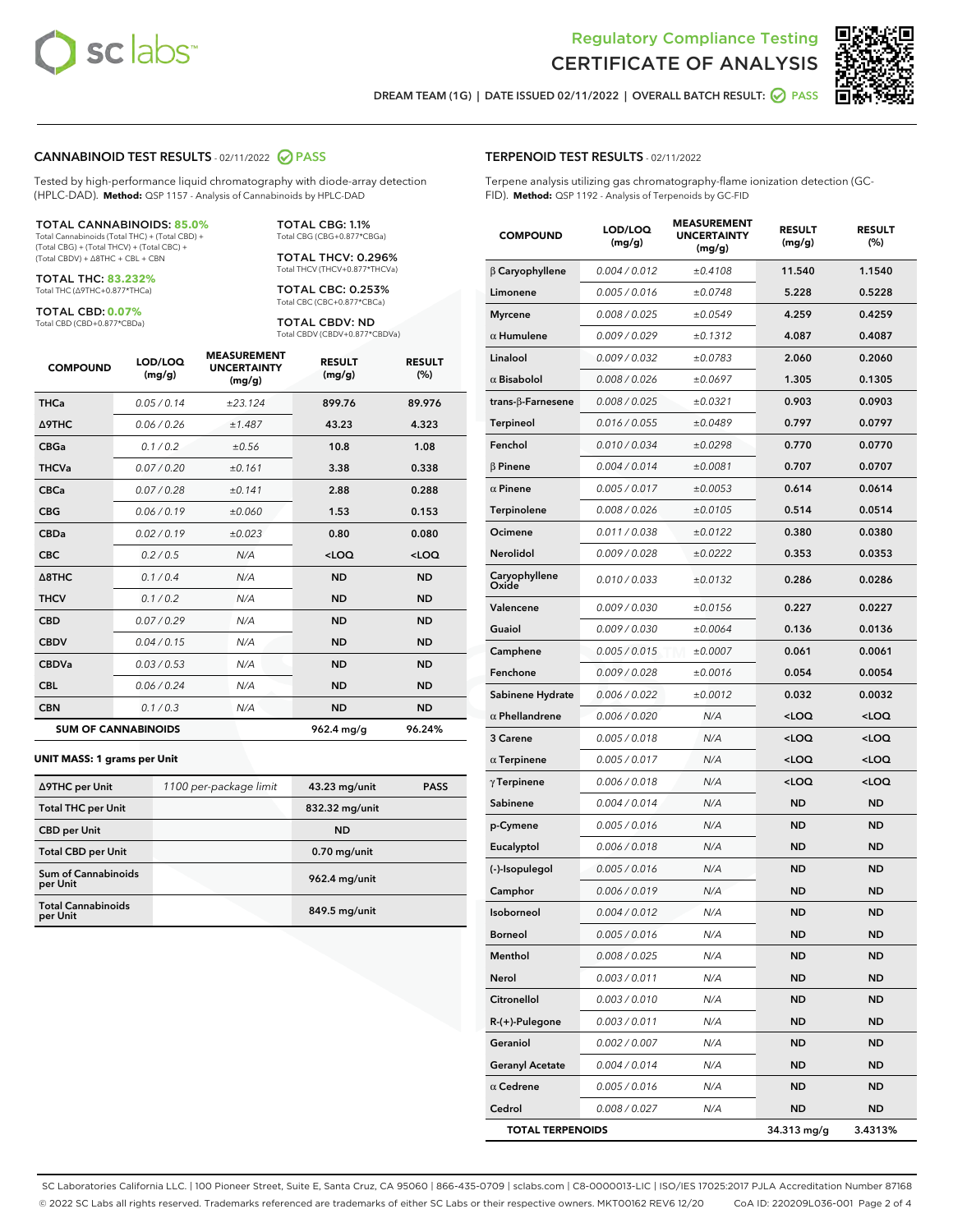



DREAM TEAM (1G) | DATE ISSUED 02/11/2022 | OVERALL BATCH RESULT: ■ PASS

## CATEGORY 1 PESTICIDE TEST RESULTS - 02/11/2022 2 PASS

Pesticide and plant growth regulator analysis utilizing high-performance liquid chromatography-mass spectrometry (HPLC-MS) or gas chromatography-mass spectrometry (GC-MS). \*GC-MS utilized where indicated. **Method:** QSP 1212 - Analysis of Pesticides and Mycotoxins by LC-MS or QSP 1213 - Analysis of Pesticides by GC-MS

| <b>COMPOUND</b>             | LOD/LOQ<br>$(\mu g/g)$ | <b>ACTION</b><br><b>LIMIT</b><br>$(\mu g/g)$ | <b>MEASUREMENT</b><br><b>UNCERTAINTY</b><br>$(\mu g/g)$ | <b>RESULT</b><br>$(\mu g/g)$ | <b>RESULT</b> |
|-----------------------------|------------------------|----------------------------------------------|---------------------------------------------------------|------------------------------|---------------|
| Aldicarb                    | 0.03 / 0.08            | $\ge$ LOD                                    | N/A                                                     | <b>ND</b>                    | <b>PASS</b>   |
| Carbofuran                  | 0.02 / 0.05            | $\ge$ LOD                                    | N/A                                                     | <b>ND</b>                    | <b>PASS</b>   |
| Chlordane*                  | 0.03 / 0.08            | $\ge$ LOD                                    | N/A                                                     | <b>ND</b>                    | <b>PASS</b>   |
| Chlorfenapyr*               | 0.03/0.10              | $\ge$ LOD                                    | N/A                                                     | <b>ND</b>                    | <b>PASS</b>   |
| Chlorpyrifos                | 0.02 / 0.06            | $\ge$ LOD                                    | N/A                                                     | <b>ND</b>                    | <b>PASS</b>   |
| Coumaphos                   | 0.02 / 0.07            | $\ge$ LOD                                    | N/A                                                     | <b>ND</b>                    | <b>PASS</b>   |
| Daminozide                  | 0.02 / 0.07            | $\ge$ LOD                                    | N/A                                                     | <b>ND</b>                    | <b>PASS</b>   |
| <b>DDVP</b><br>(Dichlorvos) | 0.03/0.09              | $>$ LOD                                      | N/A                                                     | <b>ND</b>                    | <b>PASS</b>   |
| Dimethoate                  | 0.03 / 0.08            | $\ge$ LOD                                    | N/A                                                     | <b>ND</b>                    | <b>PASS</b>   |
| Ethoprop(hos)               | 0.03/0.10              | $>$ LOD                                      | N/A                                                     | <b>ND</b>                    | <b>PASS</b>   |
| Etofenprox                  | 0.02 / 0.06            | $\ge$ LOD                                    | N/A                                                     | <b>ND</b>                    | <b>PASS</b>   |
| Fenoxycarb                  | 0.03 / 0.08            | $\ge$ LOD                                    | N/A                                                     | <b>ND</b>                    | <b>PASS</b>   |
| Fipronil                    | 0.03 / 0.08            | $\ge$ LOD                                    | N/A                                                     | <b>ND</b>                    | <b>PASS</b>   |
| Imazalil                    | 0.02 / 0.06            | $>$ LOD                                      | N/A                                                     | <b>ND</b>                    | <b>PASS</b>   |
| <b>Methiocarb</b>           | 0.02 / 0.07            | $\ge$ LOD                                    | N/A                                                     | <b>ND</b>                    | <b>PASS</b>   |
| Methyl<br>parathion         | 0.03/0.10              | $\ge$ LOD                                    | N/A                                                     | <b>ND</b>                    | <b>PASS</b>   |
| <b>Mevinphos</b>            | 0.03/0.09              | $\ge$ LOD                                    | N/A                                                     | <b>ND</b>                    | <b>PASS</b>   |
| Paclobutrazol               | 0.02 / 0.05            | $>$ LOD                                      | N/A                                                     | <b>ND</b>                    | <b>PASS</b>   |
| Propoxur                    | 0.03/0.09              | $\ge$ LOD                                    | N/A                                                     | <b>ND</b>                    | <b>PASS</b>   |
| Spiroxamine                 | 0.03 / 0.08            | $\ge$ LOD                                    | N/A                                                     | <b>ND</b>                    | <b>PASS</b>   |
| Thiacloprid                 | 0.03/0.10              | $\ge$ LOD                                    | N/A                                                     | <b>ND</b>                    | <b>PASS</b>   |

#### CATEGORY 2 PESTICIDE TEST RESULTS - 02/11/2022 PASS

| <b>COMPOUND</b>          | LOD/LOO<br>$(\mu g/g)$ | <b>ACTION</b><br>LIMIT<br>$(\mu g/g)$ | <b>MEASUREMENT</b><br><b>UNCERTAINTY</b><br>$(\mu g/g)$ | <b>RESULT</b><br>$(\mu g/g)$ | <b>RESULT</b> |  |
|--------------------------|------------------------|---------------------------------------|---------------------------------------------------------|------------------------------|---------------|--|
| Abamectin                | 0.03/0.10              | 0.1                                   | N/A                                                     | <b>ND</b>                    | <b>PASS</b>   |  |
| Acephate                 | 0.02/0.07              | 0.1                                   | N/A                                                     | <b>ND</b>                    | <b>PASS</b>   |  |
| Acequinocyl              | 0.02/0.07              | 0.1                                   | N/A                                                     | <b>ND</b>                    | <b>PASS</b>   |  |
| Acetamiprid              | 0.02 / 0.05            | 0.1                                   | N/A                                                     | <b>ND</b>                    | <b>PASS</b>   |  |
| Azoxystrobin             | 0.02/0.07              | 0.1                                   | N/A                                                     | <b>ND</b>                    | <b>PASS</b>   |  |
| <b>Bifenazate</b>        | 0.01 / 0.04            | 0.1                                   | N/A                                                     | <b>ND</b>                    | <b>PASS</b>   |  |
| <b>Bifenthrin</b>        | 0.02/0.05              | 3                                     | N/A                                                     | <b>ND</b>                    | <b>PASS</b>   |  |
| <b>Boscalid</b>          | 0.03/0.09              | 0.1                                   | N/A                                                     | <b>ND</b>                    | <b>PASS</b>   |  |
| Captan                   | 0.19/0.57              | 0.7                                   | N/A                                                     | <b>ND</b>                    | <b>PASS</b>   |  |
| Carbaryl                 | 0.02/0.06              | 0.5                                   | N/A                                                     | <b>ND</b>                    | <b>PASS</b>   |  |
| Chlorantranilip-<br>role | 0.04/0.12              | 10                                    | N/A                                                     | <b>ND</b>                    | <b>PASS</b>   |  |
| Clofentezine             | 0.03/0.09              | 0.1                                   | N/A                                                     | <b>ND</b>                    | <b>PASS</b>   |  |

## CATEGORY 2 PESTICIDE TEST RESULTS - 02/11/2022 continued

| <b>COMPOUND</b>               | LOD/LOQ<br>(µg/g) | <b>ACTION</b><br><b>LIMIT</b><br>$(\mu g/g)$ | <b>MEASUREMENT</b><br><b>UNCERTAINTY</b><br>$(\mu g/g)$ | <b>RESULT</b><br>(µg/g) | <b>RESULT</b> |
|-------------------------------|-------------------|----------------------------------------------|---------------------------------------------------------|-------------------------|---------------|
| Cyfluthrin                    | 0.12 / 0.38       | $\overline{c}$                               | N/A                                                     | ND                      | <b>PASS</b>   |
| Cypermethrin                  | 0.11 / 0.32       | $\mathcal{I}$                                | N/A                                                     | ND                      | PASS          |
| <b>Diazinon</b>               | 0.02 / 0.05       | 0.1                                          | N/A                                                     | <b>ND</b>               | <b>PASS</b>   |
| Dimethomorph                  | 0.03 / 0.09       | 2                                            | N/A                                                     | ND                      | PASS          |
| Etoxazole                     | 0.02 / 0.06       | 0.1                                          | N/A                                                     | ND                      | <b>PASS</b>   |
| Fenhexamid                    | 0.03 / 0.09       | 0.1                                          | N/A                                                     | ND                      | <b>PASS</b>   |
| Fenpyroximate                 | 0.02 / 0.06       | 0.1                                          | N/A                                                     | <b>ND</b>               | <b>PASS</b>   |
| Flonicamid                    | 0.03 / 0.10       | 0.1                                          | N/A                                                     | ND                      | <b>PASS</b>   |
| Fludioxonil                   | 0.03 / 0.10       | 0.1                                          | N/A                                                     | ND                      | <b>PASS</b>   |
| Hexythiazox                   | 0.02 / 0.07       | 0.1                                          | N/A                                                     | ND                      | <b>PASS</b>   |
| Imidacloprid                  | 0.04 / 0.11       | 5                                            | N/A                                                     | ND                      | <b>PASS</b>   |
| Kresoxim-methyl               | 0.02 / 0.07       | 0.1                                          | N/A                                                     | ND                      | <b>PASS</b>   |
| Malathion                     | 0.03 / 0.09       | 0.5                                          | N/A                                                     | ND                      | <b>PASS</b>   |
| Metalaxyl                     | 0.02 / 0.07       | $\overline{c}$                               | N/A                                                     | ND                      | <b>PASS</b>   |
| Methomyl                      | 0.03 / 0.10       | $\mathbf{1}$                                 | N/A                                                     | ND                      | <b>PASS</b>   |
| Myclobutanil                  | 0.03 / 0.09       | 0.1                                          | N/A                                                     | <b>ND</b>               | <b>PASS</b>   |
| Naled                         | 0.02 / 0.07       | 0.1                                          | N/A                                                     | ND                      | <b>PASS</b>   |
| Oxamyl                        | 0.04 / 0.11       | 0.5                                          | N/A                                                     | ND                      | PASS          |
| Pentachloronitro-<br>benzene* | 0.03 / 0.09       | 0.1                                          | N/A                                                     | ND                      | <b>PASS</b>   |
| Permethrin                    | 0.04 / 0.12       | 0.5                                          | N/A                                                     | ND                      | <b>PASS</b>   |
| Phosmet                       | 0.03 / 0.10       | 0.1                                          | N/A                                                     | ND                      | <b>PASS</b>   |
| Piperonylbu-<br>toxide        | 0.02 / 0.07       | 3                                            | N/A                                                     | <b>ND</b>               | <b>PASS</b>   |
| Prallethrin                   | 0.03 / 0.08       | 0.1                                          | N/A                                                     | ND                      | <b>PASS</b>   |
| Propiconazole                 | 0.02 / 0.07       | 0.1                                          | N/A                                                     | <b>ND</b>               | <b>PASS</b>   |
| Pyrethrins                    | 0.04 / 0.12       | 0.5                                          | N/A                                                     | ND                      | <b>PASS</b>   |
| Pyridaben                     | 0.02 / 0.07       | 0.1                                          | N/A                                                     | <b>ND</b>               | <b>PASS</b>   |
| Spinetoram                    | 0.02 / 0.07       | 0.1                                          | N/A                                                     | ND                      | <b>PASS</b>   |
| Spinosad                      | 0.02 / 0.07       | 0.1                                          | N/A                                                     | ND                      | <b>PASS</b>   |
| Spiromesifen                  | 0.02 / 0.05       | 0.1                                          | N/A                                                     | <b>ND</b>               | <b>PASS</b>   |
| Spirotetramat                 | 0.02 / 0.06       | 0.1                                          | N/A                                                     | ND                      | <b>PASS</b>   |
| Tebuconazole                  | 0.02 / 0.07       | 0.1                                          | N/A                                                     | ND                      | <b>PASS</b>   |
| Thiamethoxam                  | 0.03 / 0.10       | 5                                            | N/A                                                     | <b>ND</b>               | <b>PASS</b>   |
| Trifloxystrobin               | 0.03 / 0.08       | 0.1                                          | N/A                                                     | <b>ND</b>               | <b>PASS</b>   |

SC Laboratories California LLC. | 100 Pioneer Street, Suite E, Santa Cruz, CA 95060 | 866-435-0709 | sclabs.com | C8-0000013-LIC | ISO/IES 17025:2017 PJLA Accreditation Number 87168 © 2022 SC Labs all rights reserved. Trademarks referenced are trademarks of either SC Labs or their respective owners. MKT00162 REV6 12/20 CoA ID: 220209L036-001 Page 3 of 4